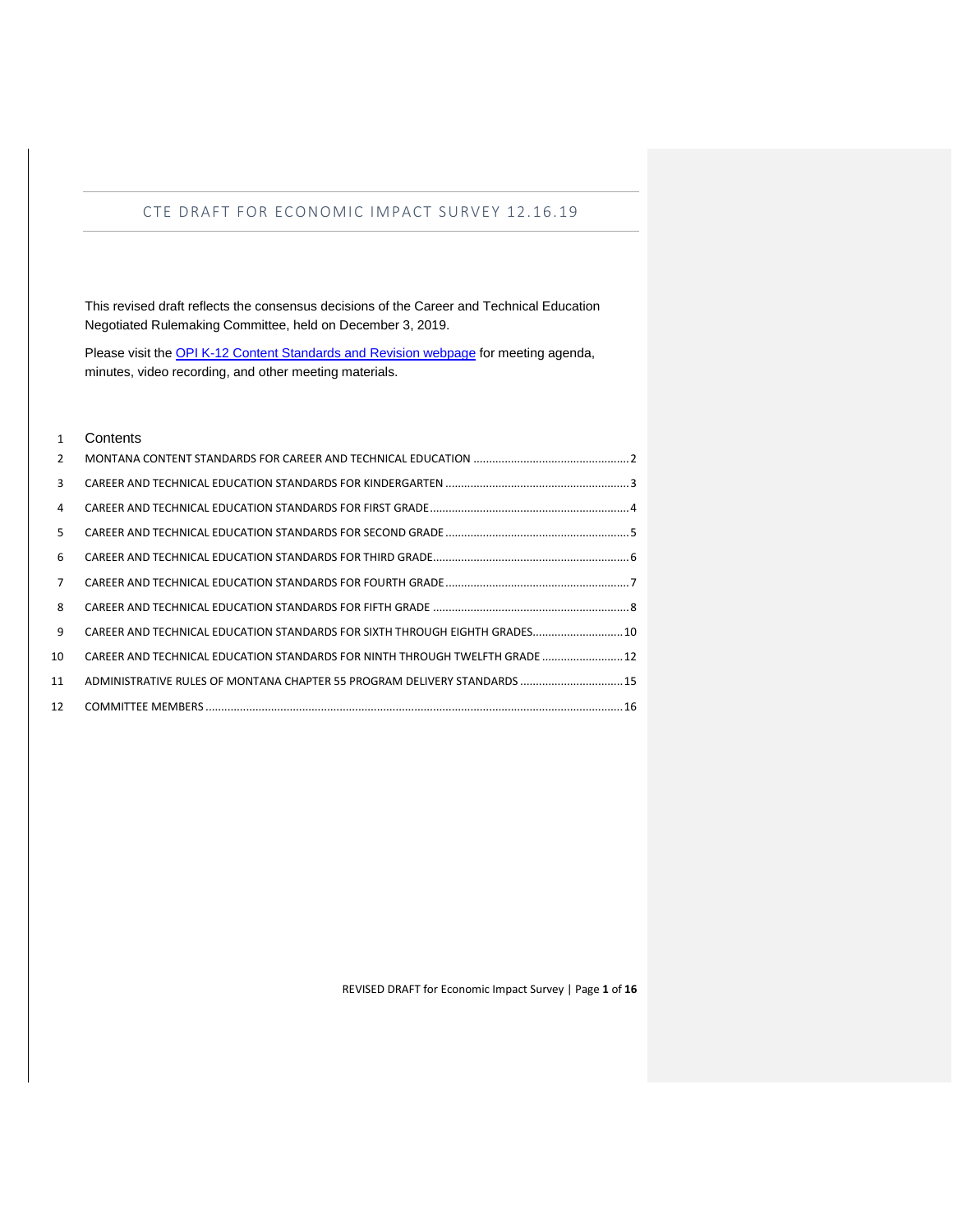<span id="page-1-0"></span>

| $\mathbf{1}$ | MONTANA CONTENT STANDARDS FOR CAREER AND TECHNICAL EDUCATION                            |  |
|--------------|-----------------------------------------------------------------------------------------|--|
| 2            | 1. The content areas covered by the career and technical education standards may        |  |
| 3            | include:                                                                                |  |
| 4            | a. act as a responsible and contributing citizen and employee                           |  |
| 5            | apply appropriate academic and technical skills<br>b.                                   |  |
| 6            | attend to personal health and financial well-being<br>C.                                |  |
| 7            | d. communicate clearly, effectively, and with reason                                    |  |
| 8            | e. consider the environmental, social and economic impacts of decisions                 |  |
| 9            | demonstrate creativity and innovation<br>f.                                             |  |
| 10           | employ valid and reliable research strategies<br>g.                                     |  |
| 11           | h. utilize critical thinking to make sense of problems and persevere in solving them    |  |
| 12           | model integrity, ethical leadership, and effective management<br>i.                     |  |
| 13           | plan education and career path aligned to personal goals<br>j.                          |  |
| 14           | k. use technology to enhance productivity                                               |  |
| 15           | work productively in teams while using cultural/global competence<br>I.                 |  |
| 16           | 2. Students will learn career and technical education content across programs of study, |  |
| 17           | also known as Career Pathways, and integrated with academic content.                    |  |
| 18           | 3. Programs of study may include:                                                       |  |
| 19           | a. agriculture, food, and natural resources                                             |  |
| 20           | b. architecture and construction                                                        |  |
| 21           | c. arts, audio-visual technology, and communications                                    |  |
| 22           | d. business management and administration                                               |  |
| 23           | e. education and training                                                               |  |
| 24           | f.<br>finance                                                                           |  |
| 25           | government and public administration<br>g.                                              |  |
| 26           | h. health sciences                                                                      |  |
| 27           | hospitality and tourism<br>i.                                                           |  |
| 28           | human services<br>j.                                                                    |  |
| 29           | k. information technology                                                               |  |
| 30           | law, public safety, corrections and security<br>I.                                      |  |
| 31           | m. manufacturing                                                                        |  |
| 32           | marketing<br>n.                                                                         |  |
| 33           | o. STEM (science, technology, engineering, math)                                        |  |
| 34           | p. transportation, distribution and logistics                                           |  |

REVISED DRAFT for Economic Impact Survey | Page **2** of **16**

**Commented [MK1]:** NOTE: Term to be included in Definitional rule.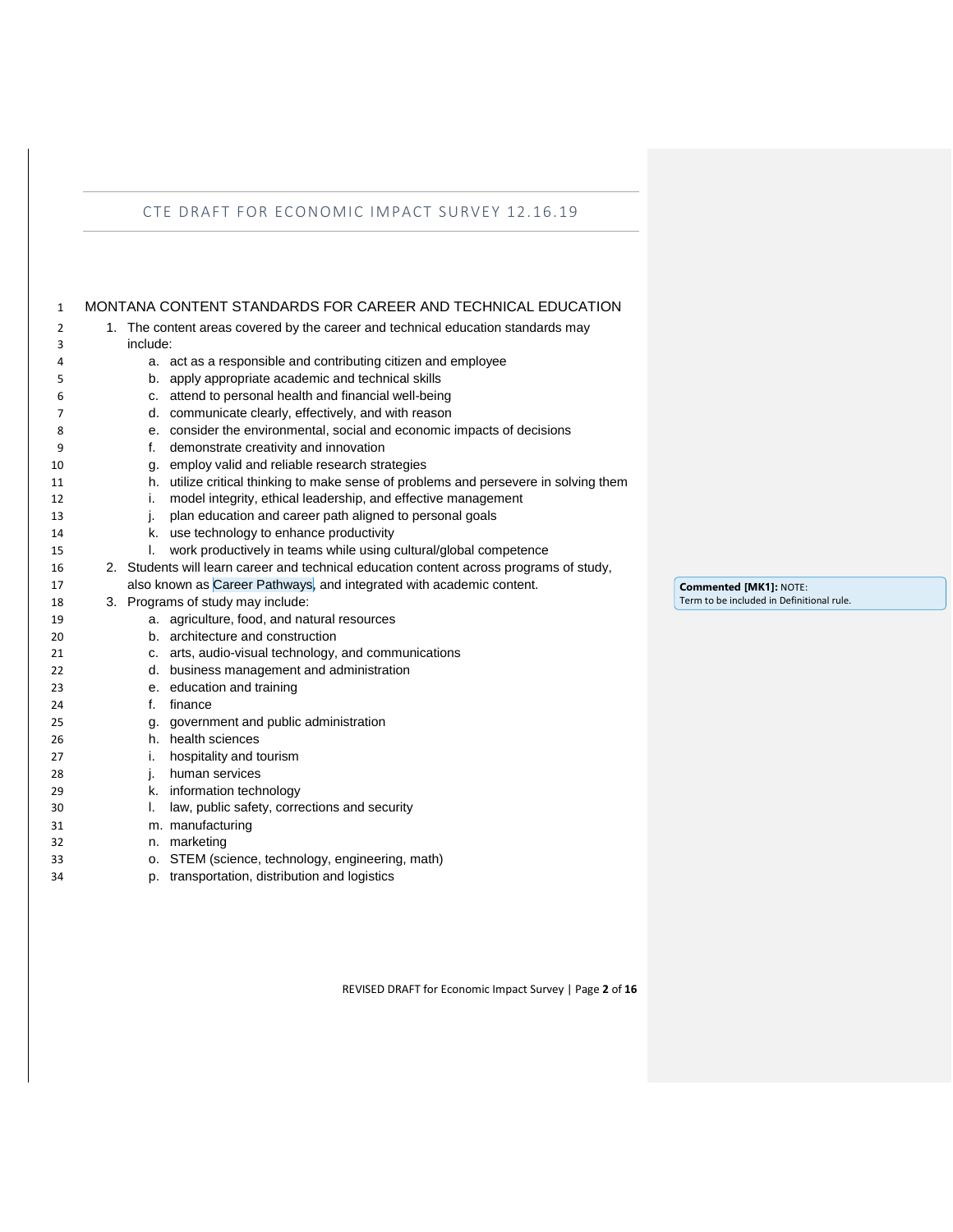<span id="page-2-0"></span>

|    | CAREER AND TECHNICAL EDUCATION STANDARDS FOR KINDERGARTEN                                    |
|----|----------------------------------------------------------------------------------------------|
| 2  | 1. The career and technical education standards for kindergarten are that each student will: |
| 3  | a. Act as a responsible and contributing citizen and employee                                |
| 4  | explore roles of employees, citizens, and community members                                  |
|    | b. Demonstrate creativity and innovation                                                     |
| 6  | explore more than one way to solve a problem                                                 |
|    | c. Utilize critical thinking to make sense of problems and persevere in solving them         |
| 8  | look for and make use of patterns                                                            |
| 9  | ii. try several methods to solve a problem                                                   |
| 10 | d. Plan education and career path aligned to personal goals                                  |
| 11 | identify various careers                                                                     |
| 12 |                                                                                              |
|    |                                                                                              |

REVISED DRAFT for Economic Impact Survey | Page **3** of **16**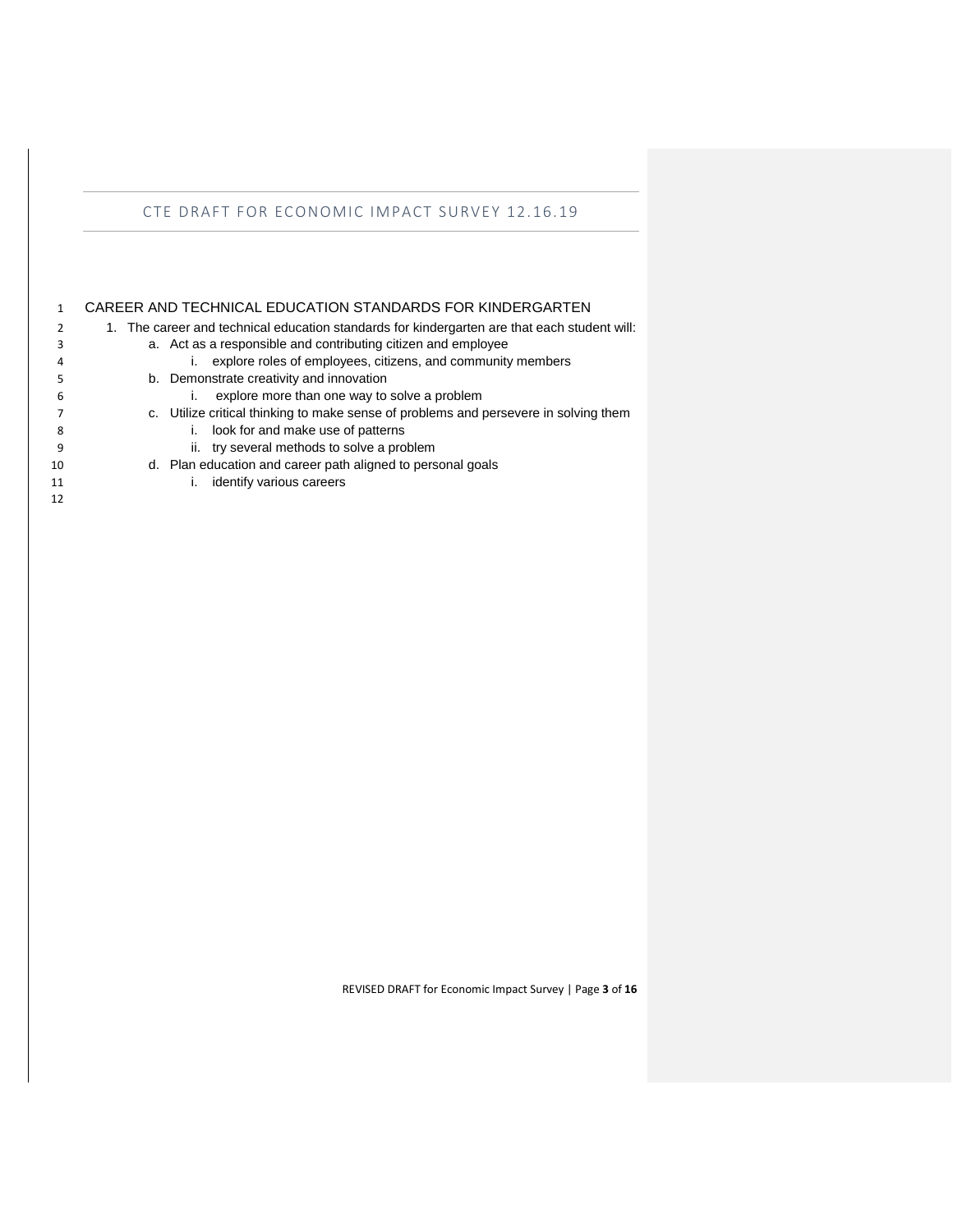<span id="page-3-0"></span>

| 1              | CAREER AND TECHNICAL EDUCATION STANDARDS FOR FIRST GRADE                                    |
|----------------|---------------------------------------------------------------------------------------------|
| $\overline{2}$ | 1. The career and technical education standards for first grade are that each student will: |
| 3              | a. Act as a responsible and contributing citizen and employee                               |
| 4              | identify the characteristics of citizenship across jobs and communities<br>i.               |
| 5              | b. Communicate clearly, effectively, and with reason                                        |
| 6              | recognize effective communication and active listening skills to foster<br>i.               |
|                | positive relationships                                                                      |
| 8              | c. Demonstrate creativity and innovation                                                    |
| 9              | identify an alternate solution to a problem<br>i.                                           |
| 10             | d. Utilize critical thinking to make sense of problems and persevere in solving them        |
| 11             | look for and make use of patterns<br>i.                                                     |
| 12             | ii. try several methods to solve a problem                                                  |
| 13             | e. Plan education and career path aligned to personal goals                                 |
| 14             | identify and describe various careers<br>i.                                                 |
| 15             | work successfully in small and large groups to accomplish tasks within a<br>ii.             |
| 16             | time frame                                                                                  |
| 17             | f. Use technology to enhance productivity                                                   |
| 18             | explore how technology is used in different jobs and careers<br>i.                          |
| 19             | g. Work productively in teams while using cultural/global competence                        |
| 20             | explore an awareness of cultural differences to develop a sense of<br>i.                    |
| 21             | inclusion                                                                                   |

REVISED DRAFT for Economic Impact Survey | Page **4** of **16**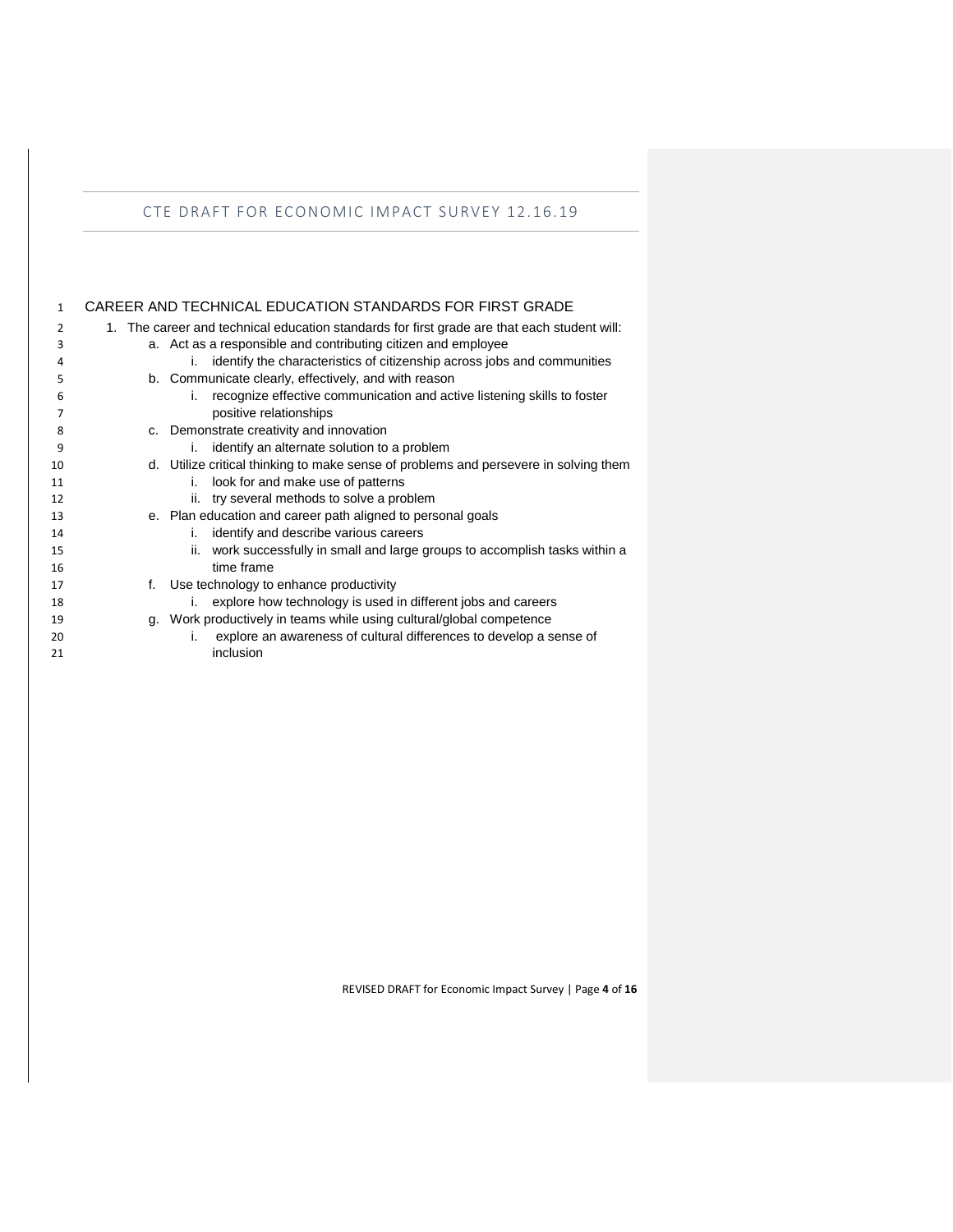<span id="page-4-0"></span>

| $\mathbf{1}$ |       | CAREER AND TECHNICAL EDUCATION STANDARDS FOR SECOND GRADE                              |
|--------------|-------|----------------------------------------------------------------------------------------|
| 2            |       | 1. The career and technical education standards for second grade are that each student |
| 3            | will: |                                                                                        |
| 4            |       | a. Act as a responsible and contributing citizen and employee                          |
| 5            |       | recognize the rights and responsibilities of citizenship<br>i.                         |
| 6            |       | b. Communicate clearly, effectively, and with reason                                   |
| 7            |       | practice compromise and conflict resolution with support<br>i.                         |
| 8            |       | c. Consider the environmental, social and economic impacts of decisions                |
| 9            |       | compare and contrast safety procedures for different environments and<br>İ.            |
| 10           |       | tasks                                                                                  |
| 11           |       | identify and explain the reasons for personal protective equipment for<br>ii.          |
| 12           |       | personal use                                                                           |
| 13           |       | d. Demonstrate creativity and innovation                                               |
| 14           |       | discuss ways people work together to solve problems<br>i.                              |
| 15           |       | e. Utilize critical thinking to make sense of problems and persevere in solving them   |
| 16           |       | outline and explain the steps to complete a task<br>i.                                 |
| 17           |       | try several methods to solve a problem<br>ii.                                          |
| 18           | f.    | Model integrity, ethical leadership, and effective management                          |
| 19           |       | describe the role of a leader<br>i.                                                    |
| 20           |       | g. Plan education and career path aligned to personal goals                            |
| 21           |       | identify and describe basic work skills that contribute to the success of a<br>i.      |
| 22           |       | team                                                                                   |
| 23           |       | h. Use technology to enhance productivity                                              |
| 24           |       | investigate how technology in school and at work enhances learning and<br>İ.           |
| 25           |       | connections with others                                                                |
| 26           | i.    | Work productively in teams while using cultural/global competence                      |
| 27           |       | work cooperatively to examine issues from multiple viewpoints<br>i.                    |

REVISED DRAFT for Economic Impact Survey | Page **5** of **16**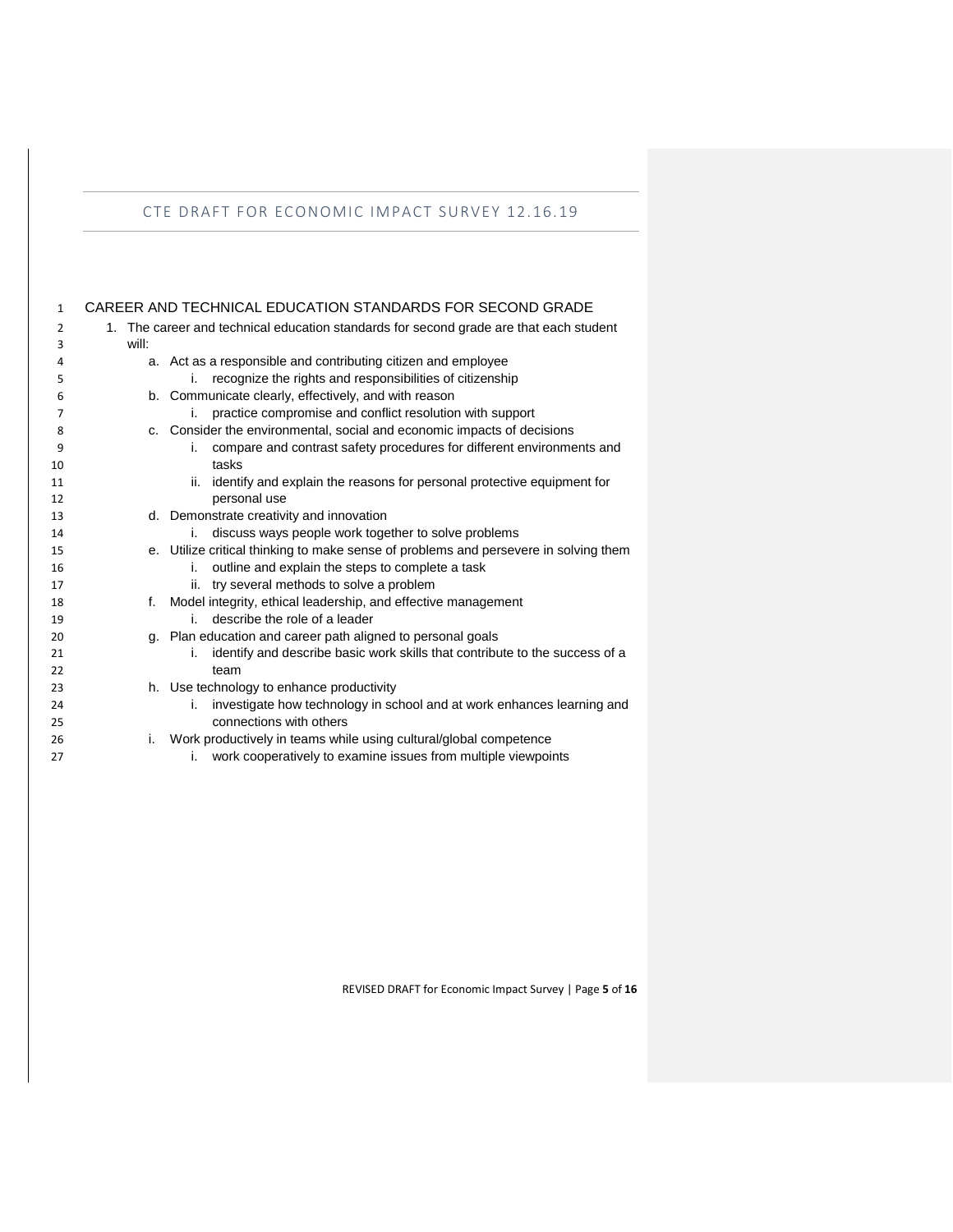<span id="page-5-0"></span>

| $\mathbf{1}$   |    | CAREER AND TECHNICAL EDUCATION STANDARDS FOR THIRD GRADE                                    |
|----------------|----|---------------------------------------------------------------------------------------------|
| $\overline{2}$ |    |                                                                                             |
| 3              |    | 1. The career and technical education standards for third grade are that each student will: |
| 4              |    | a. Act as a responsible and contributing citizen and employee                               |
| 5              |    | identify characteristics of being a productive employee<br>i.                               |
| 6              |    | b. Attend to personal health and financial well-being                                       |
| 7              |    | describe how consumer actions influence the use of resources<br>i.                          |
| 8              |    | c. Communicate clearly, effectively, and with reason                                        |
| 9              |    | apply active listening, compromise, and conflict resolution skills                          |
| 10             |    | d. Consider the environmental, social and economic impacts of decisions                     |
| 11             |    | adapt to different environments by adjusting behavior to promote personal<br>i.             |
| 12             |    | and group safety                                                                            |
| 13             |    | ii. identify and explain the reasons for personal protective equipment for                  |
| 14             |    | personal and classroom use                                                                  |
| 15             |    | e. Demonstrate creativity and innovation                                                    |
| 16             |    | explore the design cycle<br>i.                                                              |
| 17             | f. | Employ valid and reliable research strategies                                               |
| 18             |    | represent data in multiple formats<br>i.                                                    |
| 19             |    | g. Utilize critical thinking to make sense of problems and persevere in solving them        |
| 20             |    | compare and explain similarities and differences of patterns and<br>i.                      |
| 21             |    | operations                                                                                  |
| 22             |    | plan and execute activities to develop a solution or complete a project<br>ii.              |
| 23             |    | iii. test and refine methods to solve a problem                                             |
| 24             |    | h. Model integrity, ethical leadership, and effective management                            |
| 25             |    | explain how actions and attitudes impact others<br>i.                                       |
| 26             |    | define and give examples of leadership roles<br>ii.                                         |
| 27             | i. | Plan education and career path aligned to personal goals                                    |
| 28             |    | explore career options that align with a variety of personal interests<br>i.                |
| 29             |    | explore how work relates to meeting needs for goods, clothing, shelter,<br>ii.              |
| 30             |    | and other necessities for living                                                            |
| 31             | j. | Use technology to enhance productivity                                                      |
| 32             |    | explain how technology is used in homes, schools, and jobs<br>ı.                            |
| 33             |    | k. Work productively in teams while using cultural/global competence                        |
| 34             |    | recognize and understand barriers to productive communication<br>i.                         |

REVISED DRAFT for Economic Impact Survey | Page **6** of **16**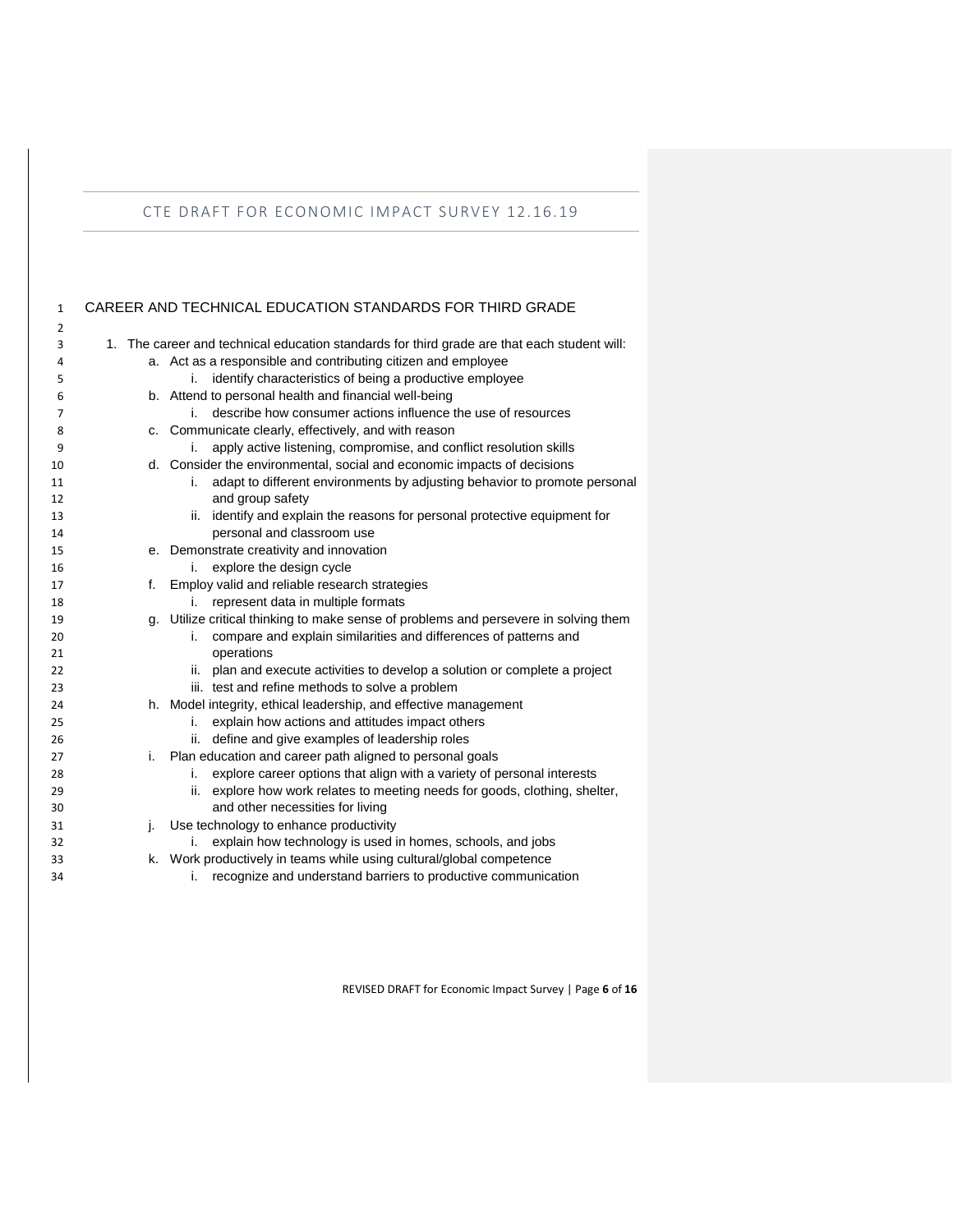<span id="page-6-0"></span>

| 1        |    | CAREER AND TECHNICAL EDUCATION STANDARDS FOR FOURTH GRADE                                                                                 |
|----------|----|-------------------------------------------------------------------------------------------------------------------------------------------|
| 2        |    |                                                                                                                                           |
| 3        | 1. | The career and technical education standards for fourth grade are that each student will:                                                 |
| 4        |    | a. Act as a responsible and contributing citizen and employee                                                                             |
| 5        |    | explore consequences of actions in communities and workplace<br>i.                                                                        |
| 6        |    | b. Attend to personal health and financial well-being                                                                                     |
| 7        |    | investigate advertising and media that influence behavior<br>i. -                                                                         |
| 8        |    | c. Communicate clearly, effectively, and with reason                                                                                      |
| 9        |    | practice compromise, consensus, and conflict resolution<br>i.                                                                             |
| 10       |    | d. Consider the environmental, social and economic impacts of decisions                                                                   |
| 11       |    | adapt to different environments by adjusting behavior to promote personal<br>i.                                                           |
| 12       |    | and group safety                                                                                                                          |
| 13       |    | ii. predict potential outcomes of various decisions in a complex environment                                                              |
| 14       |    | iii. identify and explain the consequences of both proper and improper                                                                    |
| 15       |    | personal protective equipment use                                                                                                         |
| 16       |    | e. Demonstrate creativity and innovation                                                                                                  |
| 17       |    | explore innovations and inventions and their originators<br>i.                                                                            |
| 18       | f. | Employ valid and reliable research strategies                                                                                             |
| 19       |    | map data for a culture, community, or state<br>i.<br>g. Utilize critical thinking to make sense of problems and persevere in solving them |
| 20       |    | i.                                                                                                                                        |
| 21<br>22 |    | identify models that organize and analyze patterns of information<br>ii. test and refine methods to solve a problem                       |
| 23       |    | h. Model integrity, ethical leadership, and effective management                                                                          |
| 24       |    | contribute constructively to teams assuming various roles and<br>i.                                                                       |
| 25       |    | responsibilities to work effectively toward a common goal                                                                                 |
| 26       | i. | Plan education and career path aligned to personal goals                                                                                  |
| 27       |    | describe how work relates to meeting needs for goods, clothing, shelter,<br>i.                                                            |
| 28       |    | and other necessities for living                                                                                                          |
| 29       |    | prepare personal communications based upon the intended audience<br>ii.                                                                   |
| 30       | j. | Use technology to enhance productivity                                                                                                    |
| 31       |    | select appropriate tools to create and communicate<br>i.                                                                                  |
| 32       |    | k. Work productively in teams while using cultural/global competence                                                                      |
| 33       |    | engage with learners from diverse cultures through use of available<br>i.                                                                 |
| 34       |    | technology                                                                                                                                |
| 35       |    | ii. explain how personal and cultural histories can influence team                                                                        |
| 36       |    | approaches to completing tasks and projects                                                                                               |
| 37       |    |                                                                                                                                           |
| 38       |    |                                                                                                                                           |

REVISED DRAFT for Economic Impact Survey | Page **7** of **16**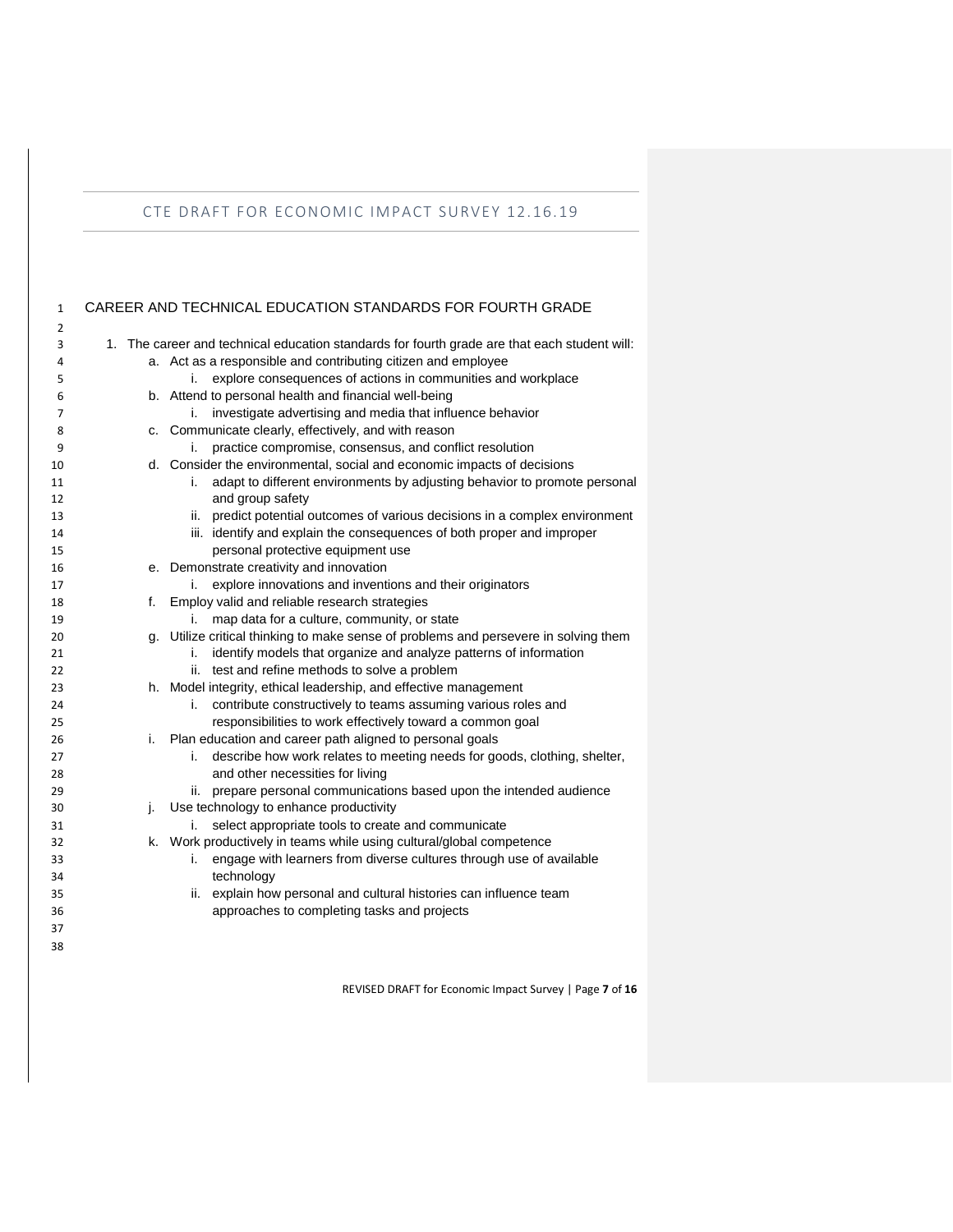<span id="page-7-0"></span>

| 1              |    | CAREER AND TECHNICAL EDUCATION STANDARDS FOR FIFTH GRADE                                          |
|----------------|----|---------------------------------------------------------------------------------------------------|
| $\overline{2}$ |    | 1. The career and technical education standards for fifth grade are that each student will:       |
| 3              |    | a. Act as a responsible and contributing citizen and employee                                     |
| 4              |    | identify activities and behaviors that build and strengthen community<br>i.                       |
| 5              |    | ii. define employability skills                                                                   |
| 6              |    | b. Apply appropriate academic and technical skills                                                |
| 7              |    | read and comprehend a variety of resources to explain procedures, ideas,<br>i.                    |
| 8              |    | or concepts in Career Pathways                                                                    |
| 9              |    | construct charts, tables, and graphs using mathematical data<br>ii.                               |
| 10             |    | iii. apply scientific methods including data gathering, direct and indirect                       |
| 11             |    | observation, and prediction to solve workplace problems                                           |
| 12             |    | c. Attend to personal health and financial well-being                                             |
| 13             |    | model the interrelationships between mental, emotional, social, cultural,<br>i.                   |
| 14             |    | intellectual, and physical health                                                                 |
| 15             |    | d. Communicate clearly, effectively, and with reason                                              |
| 16             |    | apply safety, responsibility, and ethical use of information to communicate<br>i.                 |
| 17             |    | knowledge of Career Pathways                                                                      |
| 18             |    | ii. demonstrate employability skills to interact with team members to                             |
| 19             |    | accomplish group goals<br>e. Consider the environmental, social and economic impacts of decisions |
| 20<br>21       |    | evaluate the effectiveness of safety procedures for different environments<br>i.                  |
| 22             |    | and tasks                                                                                         |
| 23             | f. | Demonstrate creativity and innovation                                                             |
| 24             |    | communicate complex ideas in creative ways<br>i.                                                  |
| 25             |    | g. Employ valid and reliable research strategies                                                  |
| 26             |    | identify valid data from multiple sources for a variety of career-related<br>i.                   |
| 27             |    | research projects                                                                                 |
| 28             |    | h. Utilize critical thinking to make sense of problems and persevere in solving them              |
| 29             |    | interpret data to observe and explain trends<br>i.                                                |
| 30             |    | ii. compare and contrast multiple approaches to solving a problem or                              |
| 31             |    | completing a project                                                                              |
| 32             |    | iii. test and refine methods to solve a problem                                                   |
| 33             | i. | Model integrity, ethical leadership, and effective management                                     |
| 34             |    | lead a group activity<br>i.                                                                       |
| 35             | j. | Plan education and career path aligned to personal goals                                          |
| 36             |    | explore education expectations for different career options<br>i.                                 |
| 37             |    | performs basic tasks for personal and workplace communication                                     |
| 38             |    | k. Use technology to enhance productivity                                                         |

REVISED DRAFT for Economic Impact Survey | Page **8** of **16**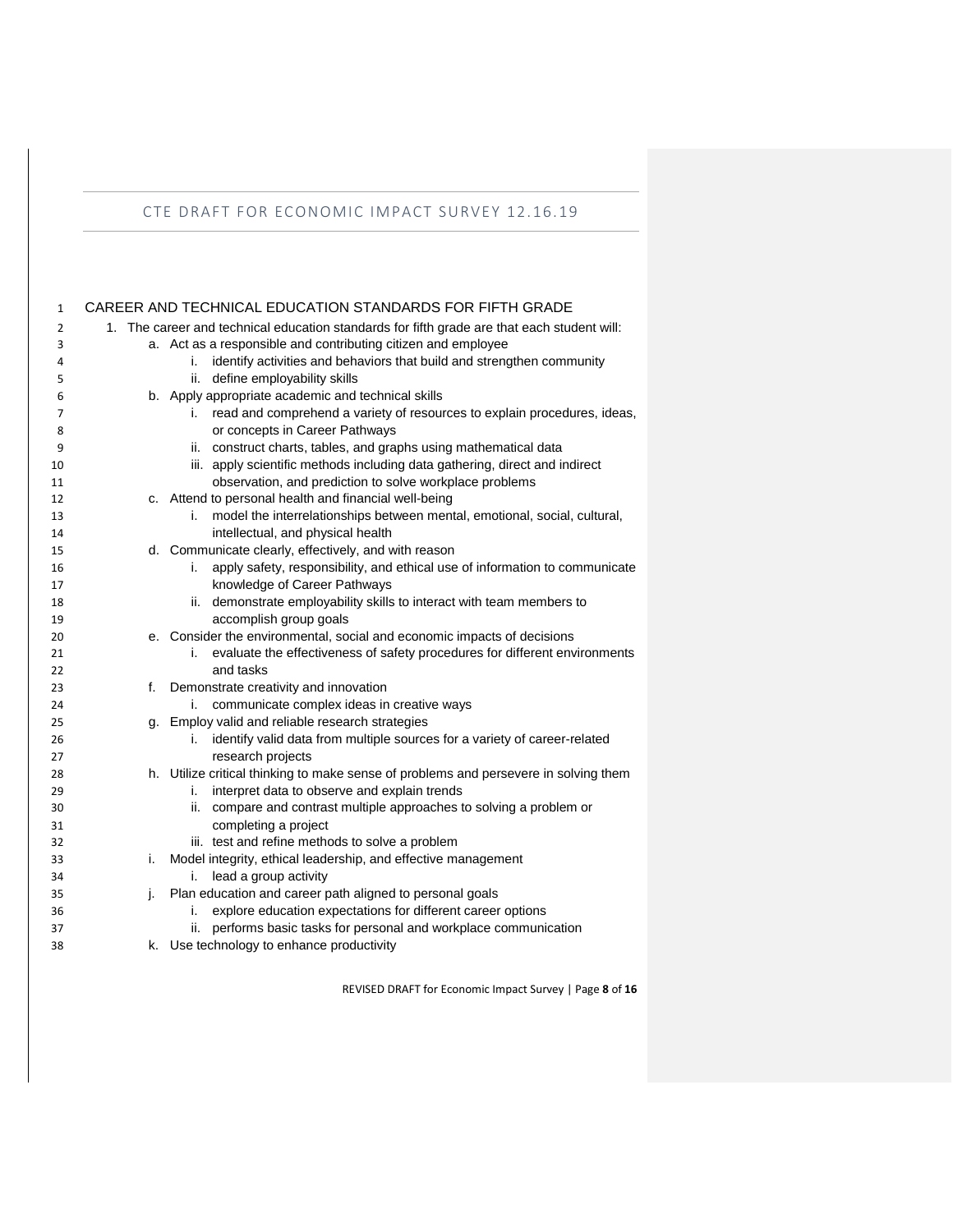- 
- i. demonstrate how to work cooperatively and collaboratively with peers when using technology tools
- l. Work productively in teams while using cultural/global competence
- i. collaborate across cultures when setting teamwork roles and goals

REVISED DRAFT for Economic Impact Survey | Page **9** of **16**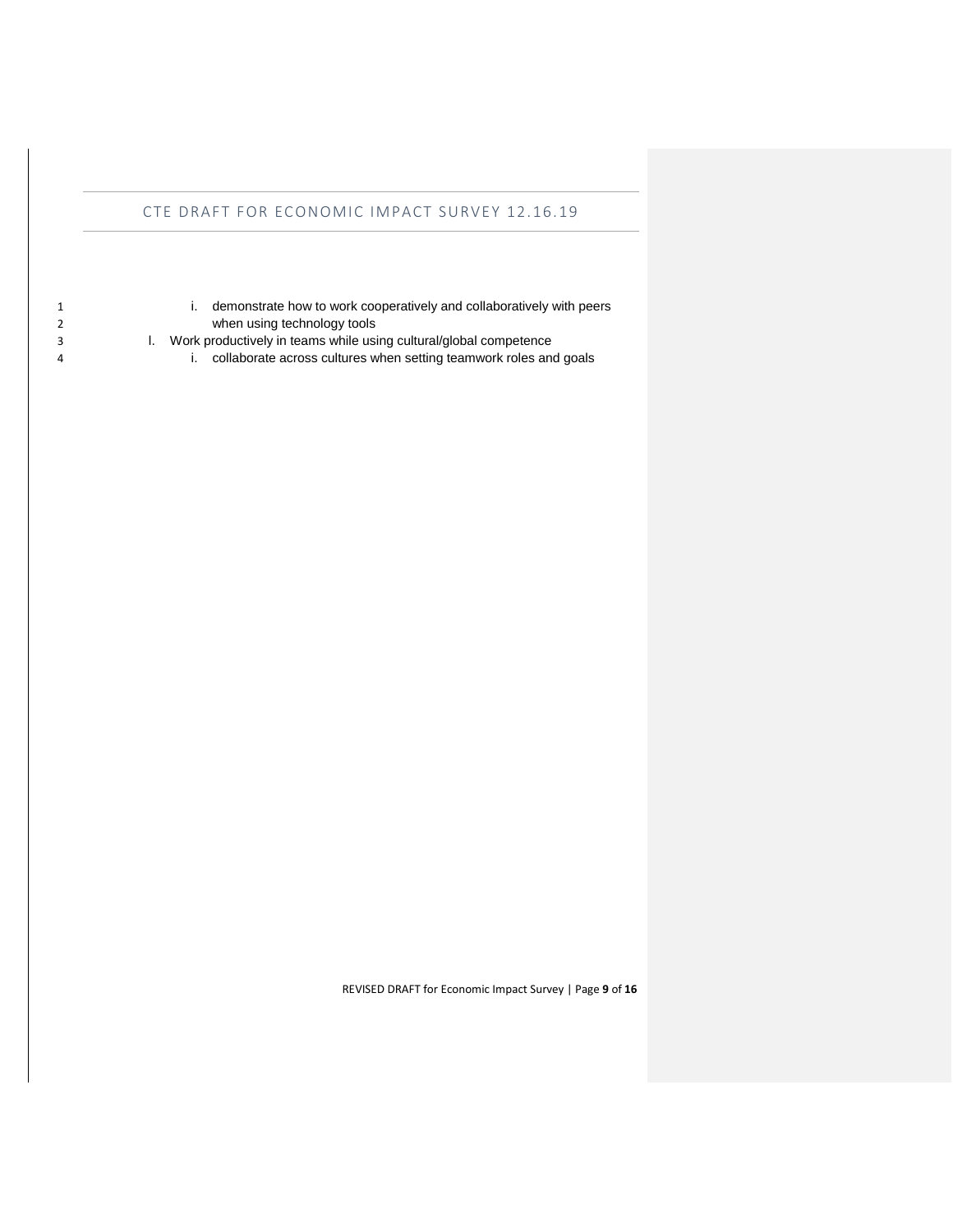<span id="page-9-0"></span>CAREER AND TECHNICAL EDUCATION STANDARDS FOR SIXTH THROUGH

| $\overline{2}$ | <b>EIGHTH GRADES</b> |                                                                                                                   |  |
|----------------|----------------------|-------------------------------------------------------------------------------------------------------------------|--|
| 3              |                      | 1. The career and technical education standards for sixth through eighth grades are that                          |  |
| 4              |                      | each student will:                                                                                                |  |
| 5              |                      | a. Act as a responsible and contributing citizen and employee                                                     |  |
| 6              |                      | defend choices related to positive, safe, legal, and ethical behavior<br>i.                                       |  |
| $\overline{7}$ |                      | ii. practice employability skills                                                                                 |  |
| 8              |                      | b. Apply appropriate academic and technical skills                                                                |  |
| 9              |                      | develop a product using oral, illustrative, or multimedia<br>i.                                                   |  |
| 10             |                      | ii. compose well-organized written documents for the workplace                                                    |  |
| 11             |                      | iii. communicate mathematical data using charts, tables, and graphs                                               |  |
| 12             |                      | iv. integrate and translate scientific methods to technical data using oral,                                      |  |
| 13             |                      | written, and multimedia communications                                                                            |  |
| 14             |                      | c. Attend to personal health and financial well-being                                                             |  |
| 15             |                      | investigate the connection between work and financial well-being<br>i.                                            |  |
| 16             |                      | ii. identify how peers positively or negatively influence personal well-being                                     |  |
| 17             |                      | iii. develop a personal budget and savings plan                                                                   |  |
| 18             |                      | d. Communicate clearly, effectively, and with reason                                                              |  |
| 19             |                      | apply employability skills to productively interact with all team members to<br>i.                                |  |
| 20             |                      | accomplish group goals                                                                                            |  |
| 21             |                      | ii. integrate a variety of multimedia applications to effectively organize and                                    |  |
| 22             |                      | present information                                                                                               |  |
| 23             |                      | e. Consider the environmental, social and economic impacts of decisions                                           |  |
| 24             |                      | evaluate peer behaviors and exhibit personal responsibility to promote<br>i.                                      |  |
| 25             |                      | personal and group safety in all environments                                                                     |  |
| 26             |                      | identify personal protective equipment for workplace, classroom, and<br>ii.                                       |  |
| 27             |                      | personal use, determining when and where it should be utilized                                                    |  |
| 28             | f.                   | Demonstrate creativity and innovation                                                                             |  |
| 29             |                      | develop or modify an existing innovation to improve the workplace<br>i.                                           |  |
| 30             |                      | g. Employ valid and reliable research strategies<br>i.                                                            |  |
| 31<br>32       |                      | evaluate the accuracy, credibility, perspective, and relevance of<br>information, media, data and other resources |  |
| 33             |                      | ii. curate information from multiple sources to make meaningful connections                                       |  |
| 34             |                      | and draw conclusions                                                                                              |  |
| 35             |                      | iii. apply fair use and copyright laws                                                                            |  |
| 36             |                      | h. Utilize critical thinking to make sense of problems and persevere in solving them                              |  |
| 37             |                      | analyze trends to draw conclusions and explore solutions to problems<br>i.                                        |  |
| 38             |                      | analyze and explain how individual behaviors influence processes and<br>ii.                                       |  |
| 39             |                      | environments                                                                                                      |  |
|                |                      |                                                                                                                   |  |

REVISED DRAFT for Economic Impact Survey | Page **10** of **16**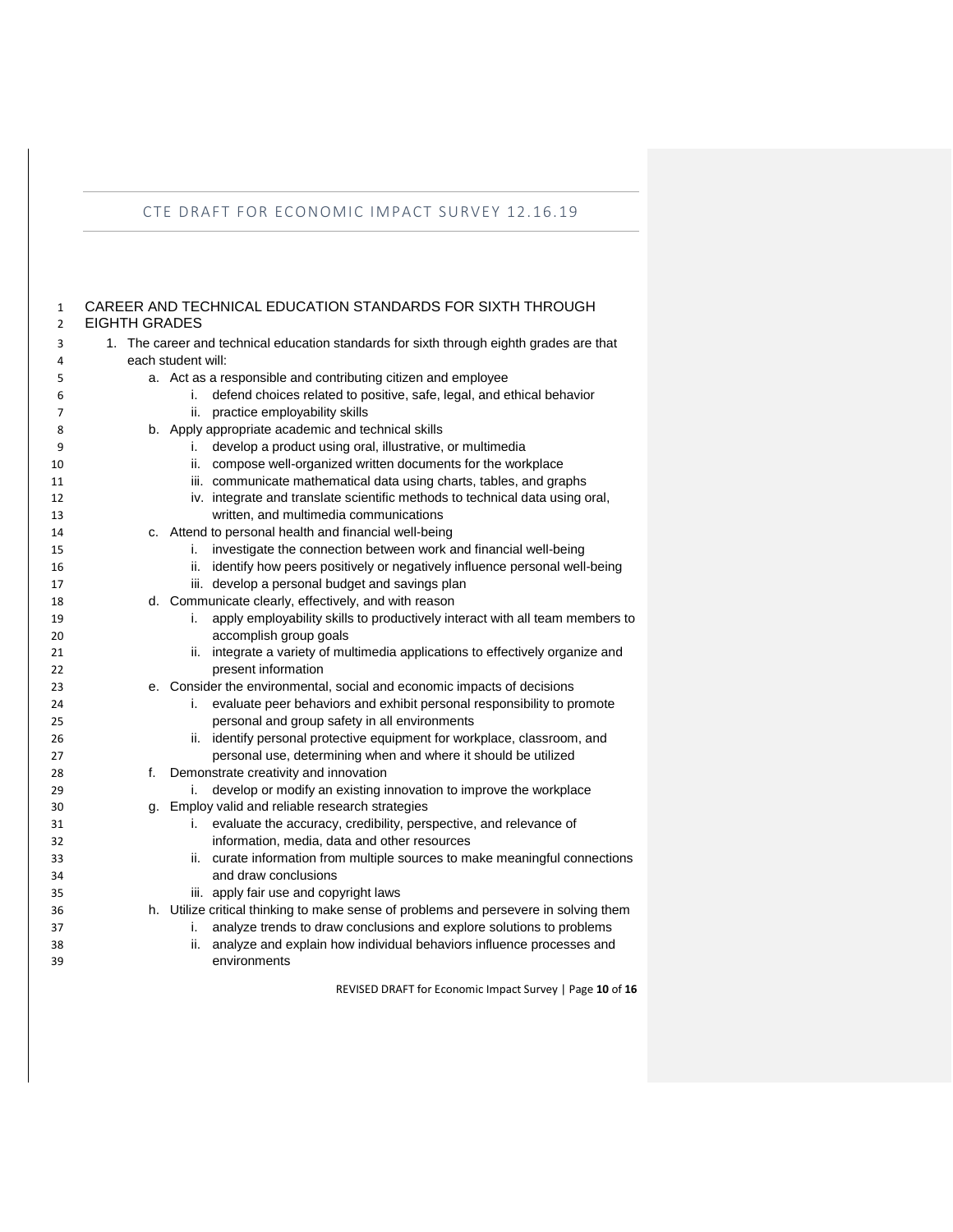| 1  | iii. evaluate resources in testing and refining solutions to problems before   |
|----|--------------------------------------------------------------------------------|
| 2  | asking for assistance                                                          |
| 3  | Model integrity, ethical leadership, and effective management<br>i.            |
| 4  | examine the importance of professional ethics, cultural, and legal<br>L.       |
| 5  | responsibilities of the workplace                                              |
| 6  | evaluate alternative responses to workplace situations<br>н.                   |
|    | iii. describe the diversity of workplace environments                          |
| 8  | Plan education and career path aligned to personal goals                       |
| 9  | develop programs of study for various Career Pathways, examining<br>i.         |
| 10 | outlook, salary, education, job duties, and lifestyle                          |
| 11 | ii. identify job opportunities, and organize and synthesize information about  |
| 12 | career skills and requirements for applications                                |
| 13 | k. Use technology to enhance productivity                                      |
| 14 | explain how scientific and technological changes impact specific careers<br>i. |
| 15 | describe the role of technology within a community in maintaining safe<br>н.   |
| 16 | and healthy environments                                                       |
| 17 | Work productively in teams while using cultural/global competence<br>L.        |
| 18 | evaluate local and global challenges<br>i.                                     |
| 19 | ii. evaluate diversity and inclusion language in documents and policies        |

REVISED DRAFT for Economic Impact Survey | Page **11** of **16**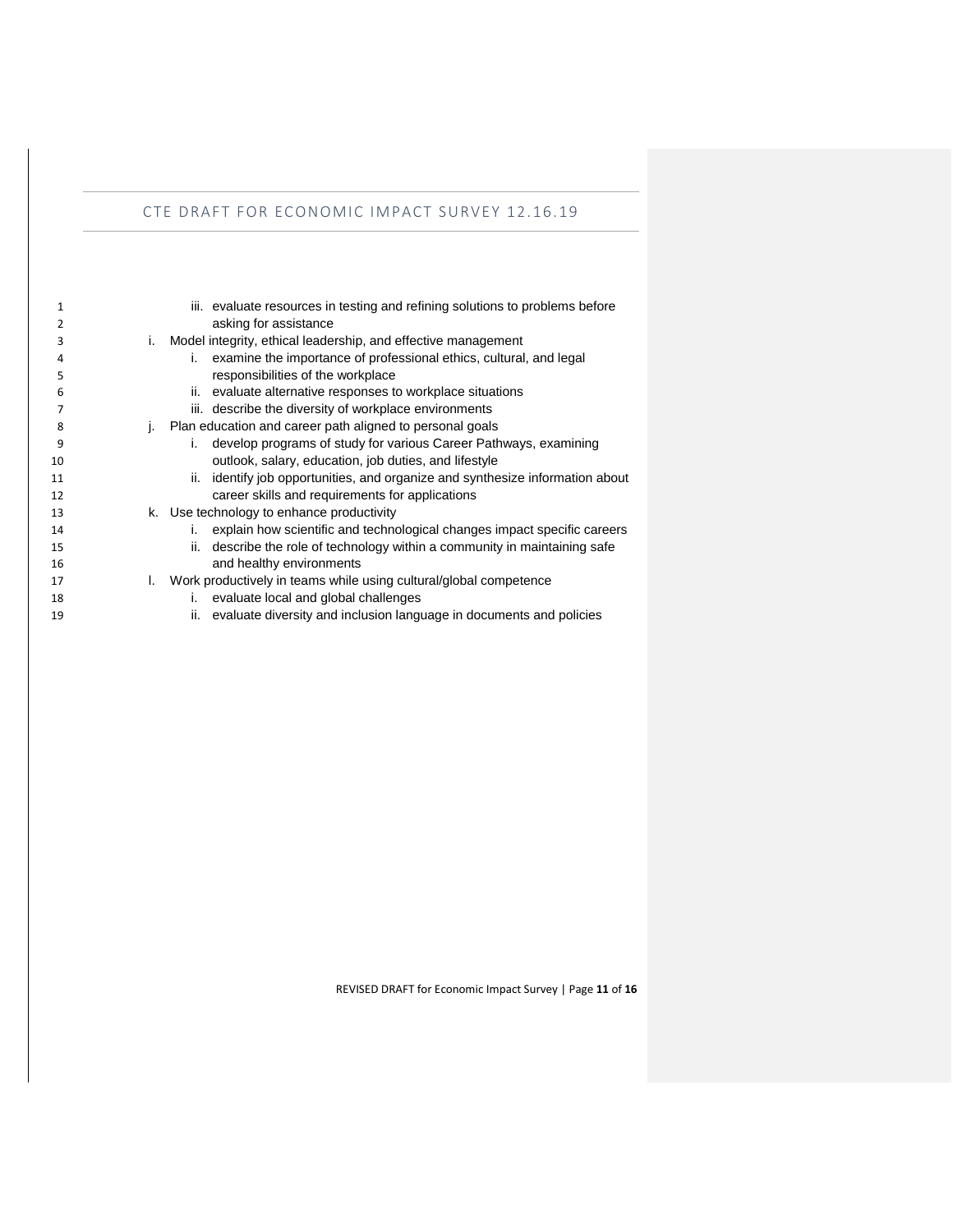<span id="page-11-0"></span>CAREER AND TECHNICAL EDUCATION STANDARDS FOR NINTH THROUGH

| $\overline{2}$ | <b>TWELFTH GRADE</b>                                                                      |                                                                                      |  |
|----------------|-------------------------------------------------------------------------------------------|--------------------------------------------------------------------------------------|--|
| 3              | 1. The career and technical education standards for ninth through twelfth grades are that |                                                                                      |  |
| 4              |                                                                                           | each student will:                                                                   |  |
| 5              |                                                                                           | a. Act as a responsible and contributing citizen and employee                        |  |
| 6              |                                                                                           | engage in positive, safe, legal, and ethical behavior<br>i.                          |  |
| $\overline{7}$ |                                                                                           | ii. model industry-identified, career-ready skills                                   |  |
| 8              |                                                                                           | b. Apply appropriate academic and technical skills                                   |  |
| 9              |                                                                                           | compose clear and coherent documents and presentations appropriate to<br>i.          |  |
| 10             |                                                                                           | task, purpose, and audience                                                          |  |
| 11             |                                                                                           | ii. demonstrate knowledge of mathematical operations needed to succeed in            |  |
| 12             |                                                                                           | a selected Career Pathway                                                            |  |
| 13             |                                                                                           | iii. apply appropriate scientific methods in qualitative and quantitative            |  |
| 14             |                                                                                           | analysis in a selected Career Pathway                                                |  |
| 15             |                                                                                           | c. Attend to personal health and financial well-being                                |  |
| 16             |                                                                                           | i. evaluate validity of health and financial information, products, and              |  |
| 17             |                                                                                           | services                                                                             |  |
| 18             |                                                                                           | ii. analyze financial practices including budgeting, banking, savings,               |  |
| 19             |                                                                                           | investments                                                                          |  |
| 20             |                                                                                           | iii. explain significance in achieving personal and business short and long          |  |
| 21             |                                                                                           | term goals                                                                           |  |
| 22             |                                                                                           | iv. develop financial goals based on lifestyle expectations, education plans,        |  |
| 23             |                                                                                           | and career choices                                                                   |  |
| 24             |                                                                                           | d. Communicate clearly, effectively, and with reason                                 |  |
| 25             |                                                                                           | model integrity, ethical leadership, and effective employability skills in all<br>i. |  |
| 26             |                                                                                           | communication                                                                        |  |
| 27             |                                                                                           | ii. evaluate and use information systems to prepare technical documents for          |  |
| 28             |                                                                                           | the workplace                                                                        |  |
| 29             |                                                                                           | iii. model appropriate strategies for communicating persuasively in                  |  |
| 30             |                                                                                           | professional settings to effectively interact with individuals from various          |  |
| 31             |                                                                                           | cultural, ethnic, and language backgrounds                                           |  |
| 32             |                                                                                           | iv. employ awareness of world cultures and languages in work-based                   |  |
| 33             |                                                                                           | learning opportunities                                                               |  |
| 34             |                                                                                           | e. Consider the environmental, social and economic impacts of decisions              |  |
| 35             |                                                                                           | design and construct safe working environments according to government<br>i.         |  |
| 36             |                                                                                           | and industry standards                                                               |  |
| 37             |                                                                                           | ii. create plans and policies that reflect deep understanding of individual          |  |
| 38             |                                                                                           | histories and societal complexities in a work environment                            |  |
|                |                                                                                           |                                                                                      |  |

REVISED DRAFT for Economic Impact Survey | Page **12** of **16**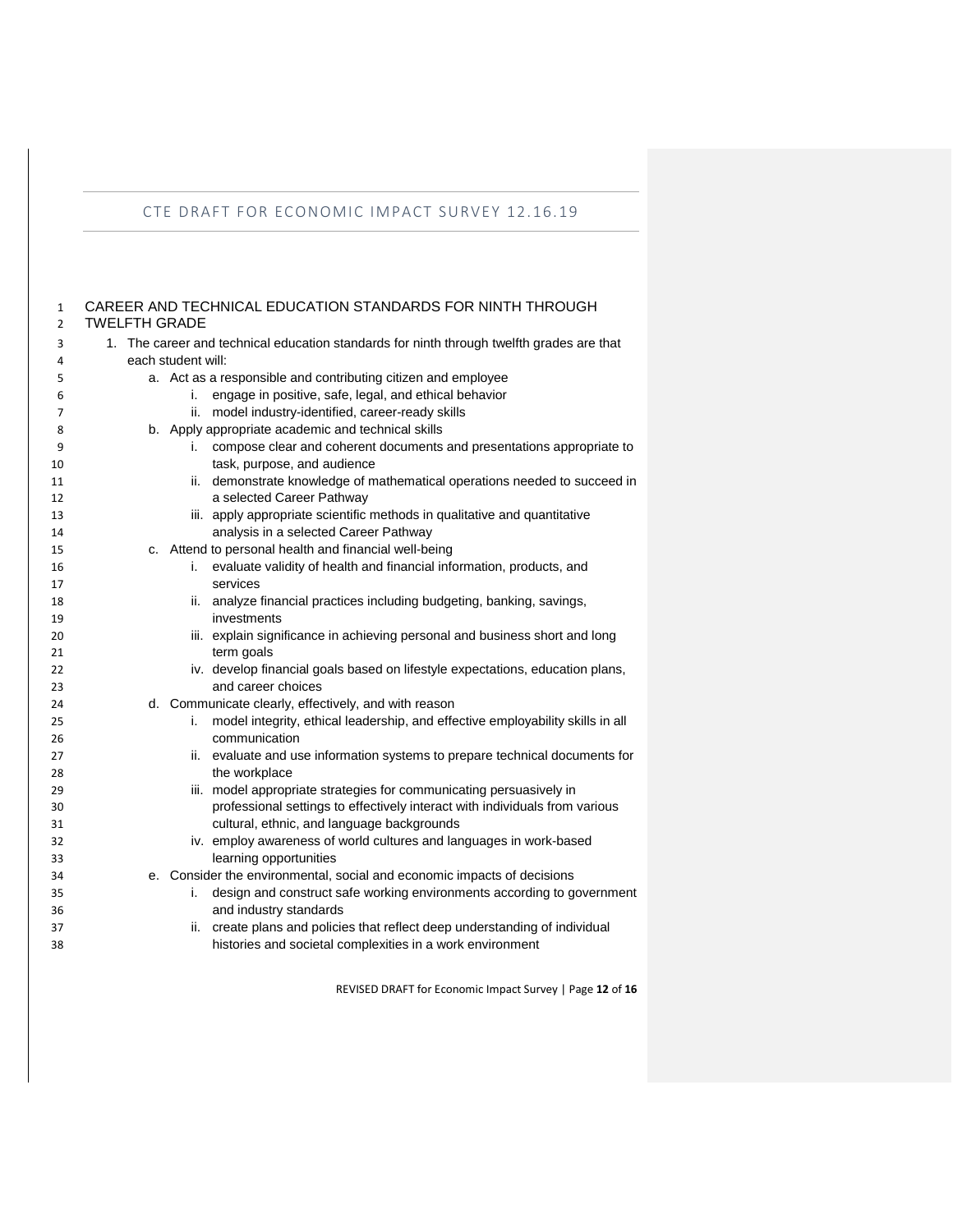| 1  |    | iii. integrate personal protective equipment use regularly in necessary              |
|----|----|--------------------------------------------------------------------------------------|
| 2  |    | environments                                                                         |
| 3  | f. | Demonstrate creativity and innovation                                                |
| 4  |    | i.<br>design and implement an innovation                                             |
| 5  |    | ii. evaluate peer innovations and provide feedback                                   |
| 6  |    | g. Employ valid and reliable research strategies                                     |
| 7  |    | use evidence from multiple sources to defend a position<br>i.                        |
| 8  |    | ii. determine various research methodologies based on a defined                      |
| 9  |    | problem/purpose                                                                      |
| 10 |    | iii. identify research protocols required to ensure legality, validity, and          |
| 11 |    | reliability                                                                          |
| 12 |    | h. Utilize critical thinking to make sense of problems and persevere in solving them |
| 13 |    | devise forecasts or solutions to problems that reflect analysis of trends<br>i.      |
| 14 |    | utilize understanding of resources and culture to devise collaborative<br>ii.        |
| 15 |    | solutions to problems                                                                |
| 16 |    | iii. utilize multiple resources to test and refine solutions to a problem            |
| 17 | i. | Model integrity, ethical leadership, and effective management                        |
| 18 |    | apply laws, regulations, and policies to personnel situations that help<br>i.        |
| 19 |    | employees perform their jobs according to employer rules and                         |
| 20 |    | expectations                                                                         |
| 21 |    | ii. apply insight to positively influence others' actions, attitudes, and beliefs    |
| 22 |    | based on the needs of the workplace                                                  |
| 23 |    | iii. create and modify procedures to most effectively function within laws,          |
| 24 |    | regulations, and policies                                                            |
| 25 | j. | Plan education and career path aligned to personal goals                             |
| 26 |    | execute a program of study following a Career Pathway, evaluating the<br>i.          |
| 27 |    | opportunities for personal and professional lifelong learning                        |
| 28 |    | ii. explore the benefits of having a personal or career mentor                       |
| 29 |    | iii. construct and complete resumes, applications, and other necessary work-         |
| 30 |    | related documents                                                                    |
| 31 |    | iv. evaluate job descriptions that align to a selected Career Pathway and the        |
| 32 |    | necessary skill set                                                                  |
| 33 |    | v. prepare and practice for, and demonstrate skills needed for job interviews        |
| 34 |    | in a selected Career Pathway                                                         |
| 35 |    | k. Use technology to enhance productivity                                            |
| 36 |    | describe how job market changes have resulted from scientific<br>i.                  |
| 37 |    | advancements and the increased use of technology in the global                       |
| 38 |    | economy                                                                              |
|    |    |                                                                                      |

REVISED DRAFT for Economic Impact Survey | Page **13** of **16**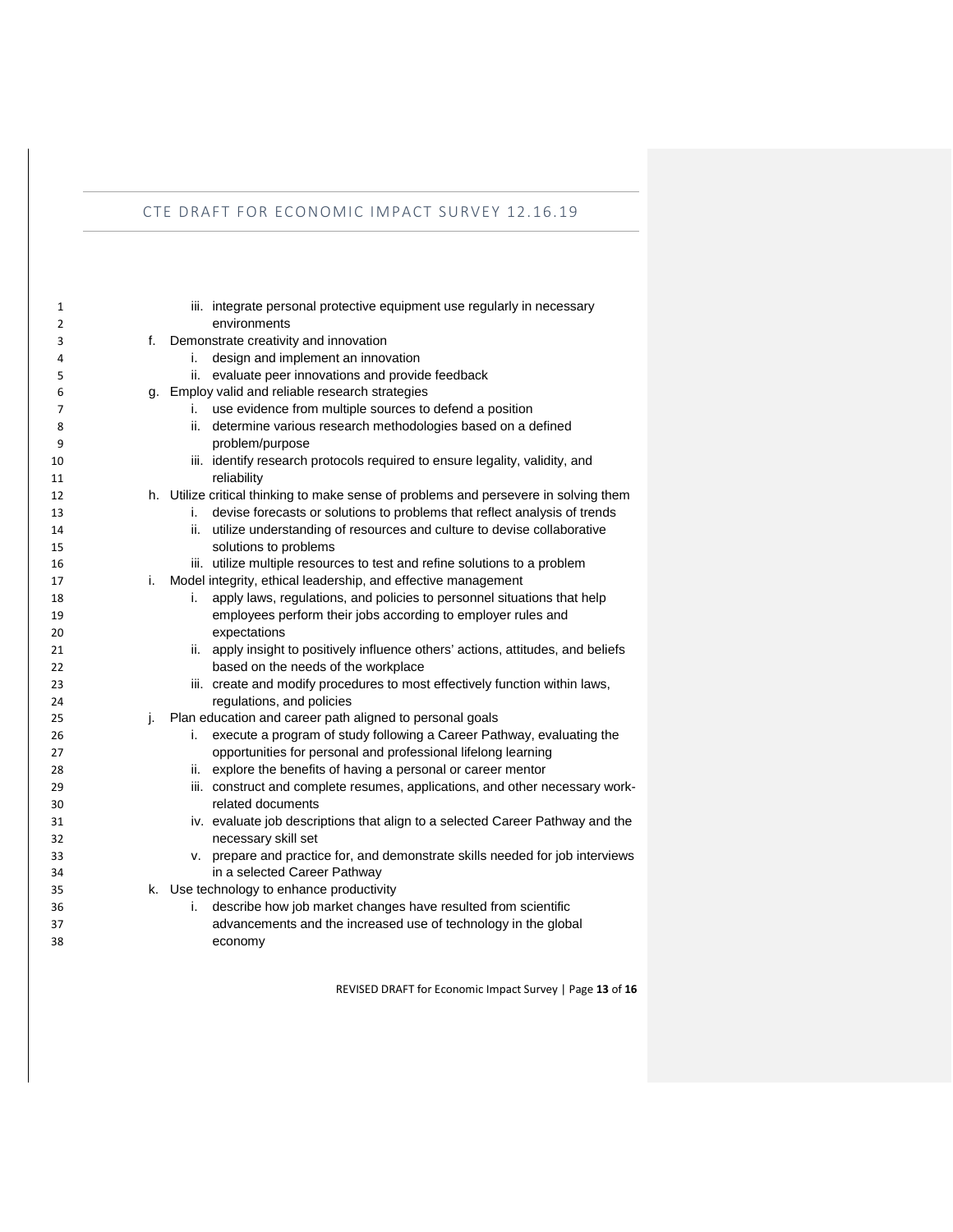|   | evaluate the purpose of technology tools and multimedia to analyze their<br>ii. |
|---|---------------------------------------------------------------------------------|
|   | impact on productivity in homes, schools and workplaces                         |
|   | iii. safely and ethically use current industry-standard and emerging            |
| 4 | technologies                                                                    |
| 5 | iv. model appropriate communication and technological skills to seek, obtain    |
| 6 | and change jobs/careers                                                         |
|   | Work productively in teams while using cultural/global competence               |
| 8 | collaborate to address geographic, economic, cultural, or political issues      |
| 9 | considering multiple perspectives                                               |

REVISED DRAFT for Economic Impact Survey | Page **14** of **16**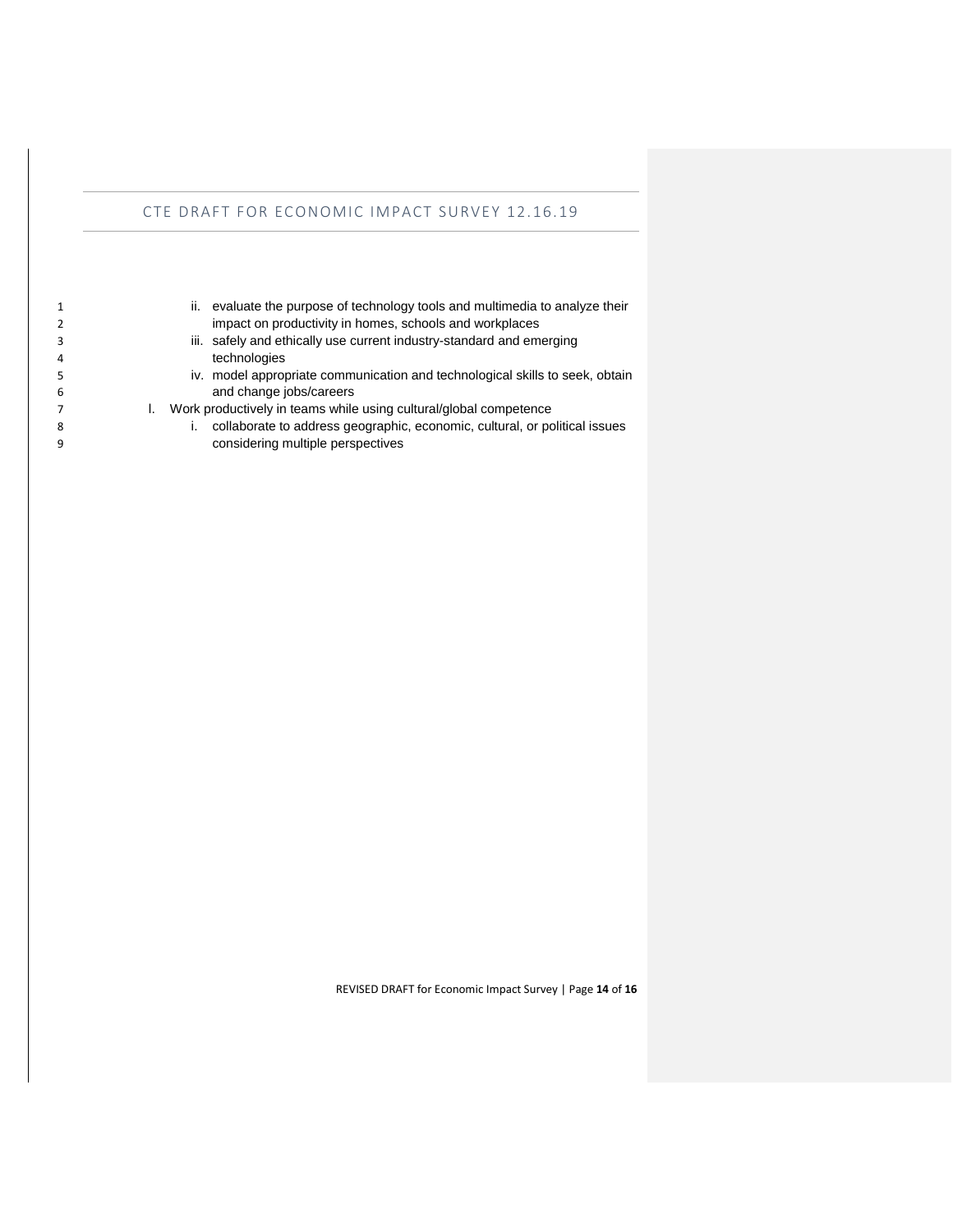# <span id="page-14-0"></span>1 ADMINISTRATIVE RULES OF MONTANA CHAPTER 55 PROGRAM DELIVERY

### 2 STANDARDS

#### 3 Career and Vocational/Technical Education Program Delivery Standards [10.55.1701](http://mtrules.org/gateway/ruleno.asp?RN=10%2E55%2E1701)

| <b>Current ARM</b>                                                                                                              | Recommendation | Suggested Modification                                                                                        |
|---------------------------------------------------------------------------------------------------------------------------------|----------------|---------------------------------------------------------------------------------------------------------------|
| (1) In general, a basic program in<br>career and vocational/technical<br>education shall:                                       |                |                                                                                                               |
| (a) meet the following conditions:                                                                                              |                |                                                                                                               |
| (i) skill development leading to lifelong<br>pursuits:                                                                          | Keep as is     |                                                                                                               |
| (ii) program development in consultation<br>with an advisory council; and                                                       | Keep as is     |                                                                                                               |
| (iii) opportunities for authentic<br>application, work experience, and/or<br>articulation with postsecondary<br>education       | Keep as is     |                                                                                                               |
| (b) include the following practices:                                                                                            |                |                                                                                                               |
| (i) foster skill development for<br>employment, advanced training, and<br>lifelong learning;                                    | Keep as is     |                                                                                                               |
| (ii) input from representatives of<br>business and industry;                                                                    | Keep as is     |                                                                                                               |
| (iii) analysis of skills and knowledge<br>required in paid and non-paid careers;                                                | Keep as is     |                                                                                                               |
| (iv) leadership and character<br>development through participation in<br>career and technical student<br>organizations (CTSOs); | Keep as is     |                                                                                                               |
| (v) progression of skills and knowledge<br>from basic to advanced; and<br><b>NO CONSENSUS HERE</b>                              | modify         | progression of knowledge and<br>skills from foundational to<br>advanced through a<br>sequence of courses; and |
| (vi) integration of career and /technical                                                                                       | Keep as is     |                                                                                                               |
| competencies with academic                                                                                                      |                |                                                                                                               |
| knowledge in a contextual setting                                                                                               |                |                                                                                                               |

**Commented [MK2]:** NO CONSENSUS HERE. No consensus regarding keeping existing standard OR regarding suggested modification. See meeting minutes for summary of discussion.

4

REVISED DRAFT for Economic Impact Survey | Page **15** of **16**